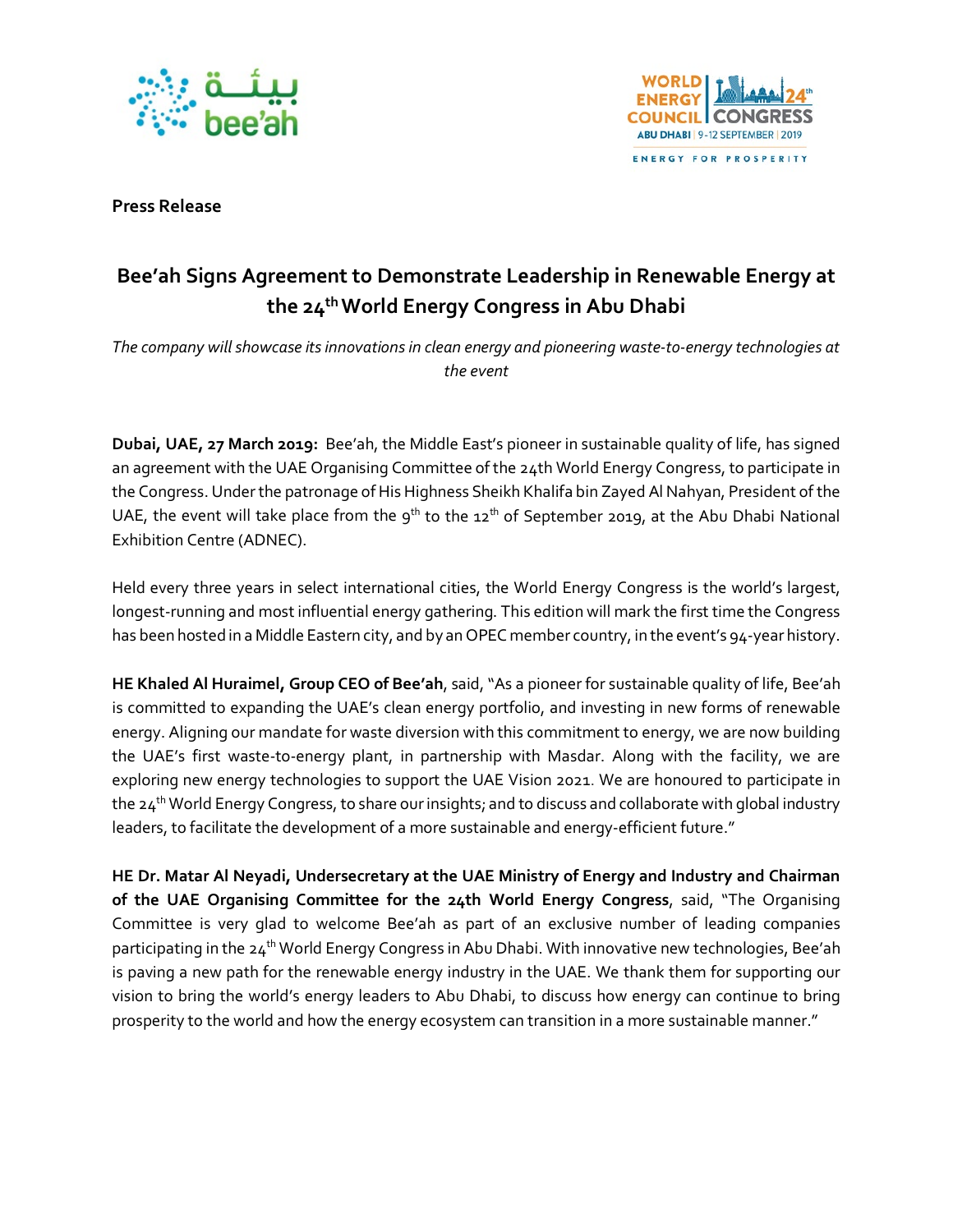



As an exhibitor at the Congress, Bee'ah will showcase its ground-breaking projects in renewable energy, and provide exclusive insights into the development of the UAE's first waste-to-energy plant. The plant is being built by the Emirates Waste to Energy Company, Bee'ah's joint venture with Masdar.

Located within Bee'ah's Waste Management Center at Sharjah, the 30 MW facility will process more than 37.5 tonnes of municipal solid waste (MSW) per hour to generate electricity sustainably; and divert more than 300,000 tonnes of municipal waste away from landfills every year. Operating at full capacity, it will contribute significantly to reaching the UAE's target of diverting 75 per cent of its solid waste from landfills by 2021, as well as Sharjah's zero-waste-to-landfill goal.

Unique in its coverage of the entire energy spectrum from oil and gas to renewables and nuclear, as well as power, the World Energy Congress provides a forum for the industry's largest and most diverse conversation. Bee'ah will be joining an expected 2,500 exhibitors at this edition of the event, which is also expected to receive 15,000 attendees, including an estimated 4,000 delegates and 7,000 trade visitors.

# **-END-**

# **About Bee'ah:**

An innovation leader and a pioneering force for sustainable solutions in the Middle East, Bee'ah is a public-private partnership company that was founded in 2007, through an Emiri decree by His Highness Sheikh Dr Sultan bin Muhammad Al Qasimi, Member of the Supreme Council and Ruler of Sharjah. With ventures in industries ranging from Waste Management, to Environmental Consulting, Renewable Energy, Technology, Sustainable Transportation, and Training & Development, Bee'ah is creating a better quality of life for all cities and communities in the region.

#### **About the World Energy Congress:**

The World Energy Congress is the world's largest and most influential energy event covering all aspects of the energy agenda. Running since 1924, the triennial World Energy Congress enables dialogue among Ministers, CEOs and industry experts on important developments in the energy sector. As the world's premier energy gathering, the Congress offers a unique opportunity for participants to better understand energy issues and solutions from a global perspective. Over the 90-year history of the World Energy Council the Congress has been key to the value of the organisation. The Congress has been staged in over 20 cities across the world.

### **For more information about the 24th World Energy Congress, please visit:** <https://www.wec24.org/>